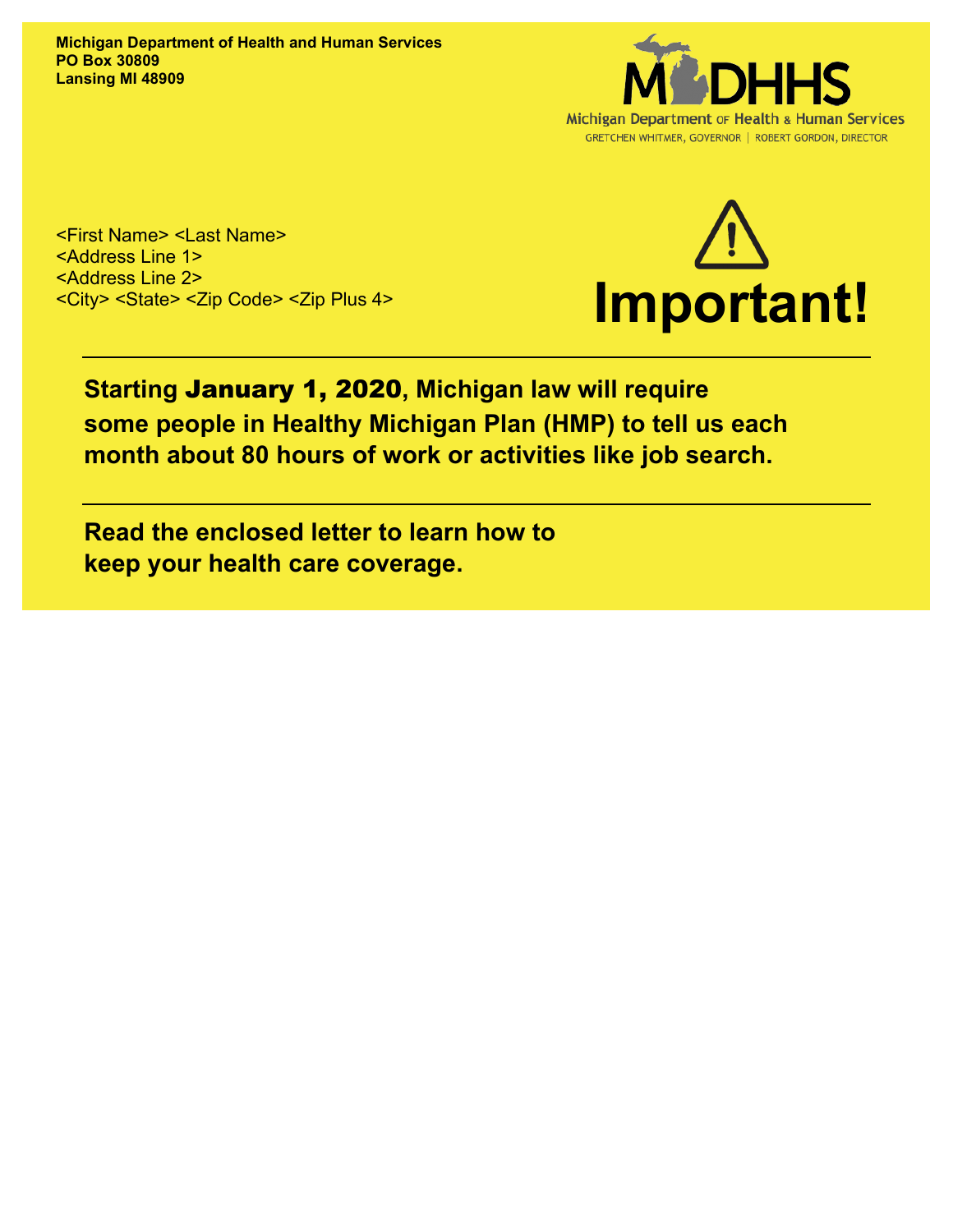

Date: <Month> <Day>, <Year>

Name: <First name> <Last name>

Beneficiary ID: < Beneficiary ID>

Dear <First name> <Last name>,

You have health coverage through Healthy Michigan Plan (HMP), a Michigan Medicaid program. This letter is about changes to HMP.

# **Starting** January 1, 2020**, Michigan law will require some people in HMP to tell us each month about 80 hours of work or activities like job search.**

**If you don't, you could lose your health care coverage, unless you are exempt (excused).**

#### **You are exempt (excused).**

Our records show that you are exempt (excused) from telling us each month about work or qualifying activities like job search.

#### **What do I have to do?**

You do not have to do anything right now. Your exemption will last for **12** months or until your next HMP renewal date, whichever is first.

**Remember:** If your exemption ends, you will need to meet the new requirement, unless you renew the exemption. Be sure to read all letters from the Michigan Department of Health and Human Services.

**Don't lose** 

**your health care** 

**coverage**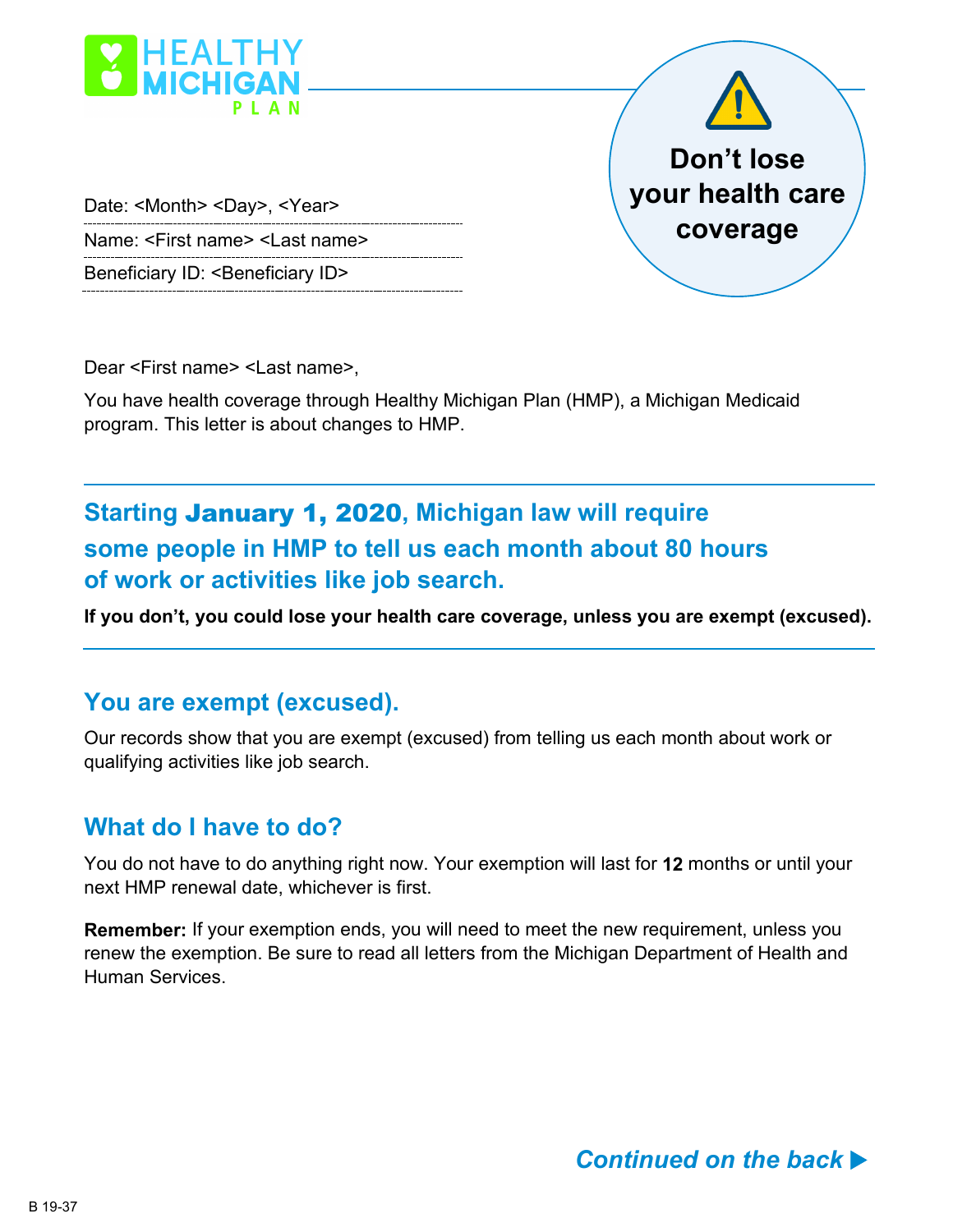### **What happens next?**

- In December 2019, we will send you more information about HMP changes.
- In January 2020, we will send a letter about your exemption and the date your exemption ends.

## **What if I still have questions?**

To learn more, go to **HealthyMichiganPlan.org.** If you still have questions, call the Beneficiary Help Line at **1-800-642-3195** (TTY: 1-866-501-5656). You can call Monday through Friday, 8 a.m. to 7 p.m.

Thank you,

Medical Services Administration Michigan Department of Health and Human Services



**Learn more online at HealthyMichiganPlan.org**



**More questions? Call us at 1-800-642-3195** (TTY: 1-866-501-5656)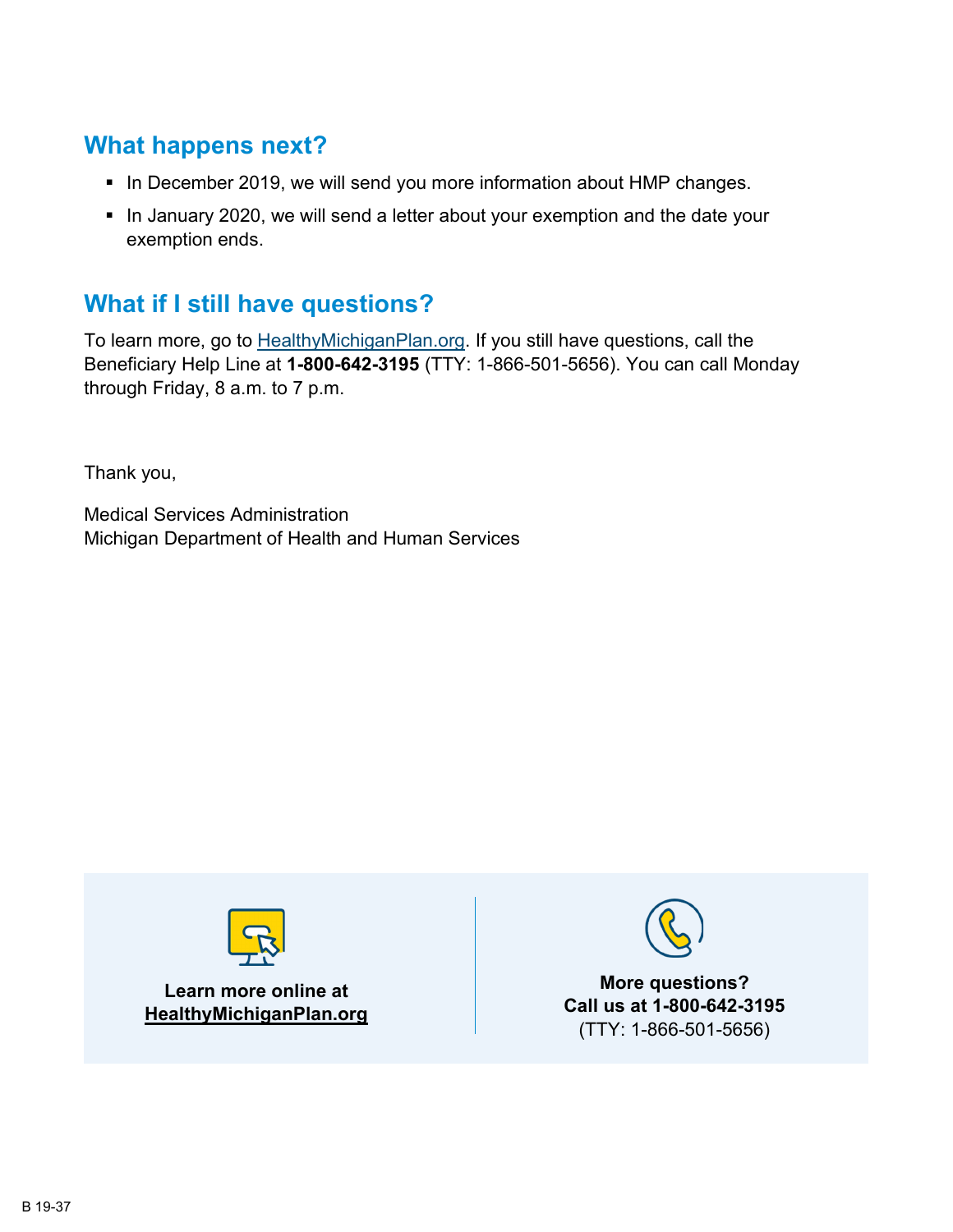### **Michigan Department of Health and Human Services (MDHHS)**

Please note if needed, free language assistance services are available. Call **800-642-3195** (TTY users call TTY: 866-501-5656).

| Spanish              | ATENCIÓN: si habla español, tiene a su disposición servicios gratuitos de<br>asistencia lingüística. Llame al 800-642-3195 (TTY: 866-501-5656).                                               |
|----------------------|-----------------------------------------------------------------------------------------------------------------------------------------------------------------------------------------------|
| Arabic               | ملحوظة: إذا كنت تتحدث اذكر اللغة، فإن خدمات المساعدة اللغوية تتوافر لك بالمجان. اتصل برقم<br>800-642-3195 (رقم هاتف الصم والبكم:-8656:TTY) (866-501-866)                                      |
| Chinese              | 注意:如果您使用繁體中文, 您可以免費獲得語言援助服務。請致電<br>800-642-3195 (TTY: 866-501-5656)                                                                                                                           |
| Syriac<br>(Assyrian) | הكاتنيه تحكيك رفاعيكشة رفاعه بت فتخشفات تكفي رفاعيته تجارفاعسين ربز نختموه<br>حلِعَنه جَحِنه ماه. عامَى جَلِّ حِسَنه (1-565-501-642-3195 (TTY:866)                                            |
| Vietnamese           | CHÚ Ý: Nếu bạn nói Tiếng Việt, có các dịch vụ hỗ trợ ngôn ngữ miễn phí dành<br>cho bạn. Gọi số 800-642-3195 (TTY: 866-501-5656).                                                              |
| Albanian             | KUJDES: Nëse flitni shqip, për ju ka në dispozicion shërbime të asistencës<br>gjuhësore, pa pagesë. Telefononi në 800-642-3195 (TTY: 866-501-5656).                                           |
| Korean               | 주의: 한국어를 사용하시는 경우, 언어 지원 서비스를 무료로 이용하실 수                                                                                                                                                      |
|                      | 있습니다. 800-642-3195 (TTY: 866-501-5656) 번으로 전화해 주십시오.                                                                                                                                          |
| Bengali              | লক্ষ্য করুনঃ যদি আপনি বাংলা কথা বলতে পারেন তাহলে নিঃখরচায় ভাষা<br>সহায়তা পরিষেবা উপলব্ধ আছে। ফোন করুন ১-৪00-642-3195 (TTY ১-৪66-<br>501-5656)                                               |
| Polish               | UWAGA: Jeżeli mówisz po polsku, możesz skorzystać z bezpłatnej pomocy<br>językowej. Zadzwoń pod numer 800-642-3195 (TTY: 866-501-5656).                                                       |
| German               | ACHTUNG: Wenn Sie Deutsch sprechen, stehen Ihnen kostenlos sprachliche<br>Hilfsdienstleistungen zur Verfügung. Rufnummer 800-642-3195<br>(TTY: 866-501-5656).                                 |
| Italian              | ATTENZIONE: In caso la lingua parlata sia l'italiano, sono disponibili servizi di<br>assistenza linguistica gratuiti. Chiamare il numero 800-642-3195<br>(TTY:866-501-5656).                  |
| Japanese             | 注意事項:日本語を話される場合、無料の言語支援をご利用いただけます。<br>800-642-3195 (TTY: 866-501-5656) まで、お電話にてご連絡ください                                                                                                        |
| Russian              | ВНИМАНИЕ: Если вы говорите на русском языке, то вам доступны<br>бесплатные услуги перевода. Звоните 800-642-3195 (телетайп<br>866-501-5656).                                                  |
| Serbo-<br>Croatian   | OBAVJEŠTENJE: Ako govorite srpsko-hrvatski, usluge jezičke pomoći<br>dostupne su vam besplatno. Nazovite 800-642-3195 (TTY Telefon za osobe sa<br>oštećenim govorom ili sluhom 866-501-5656). |
| Tagalog              | PAUNAWA: Kung nagsasalita ka ng Tagalog, maaari kang gumamit ng mga<br>serbisyo ng tulong sa wika nang walang bayad. Tumawag sa 800-642-3195<br>(TTY: 866-501-5656).                          |